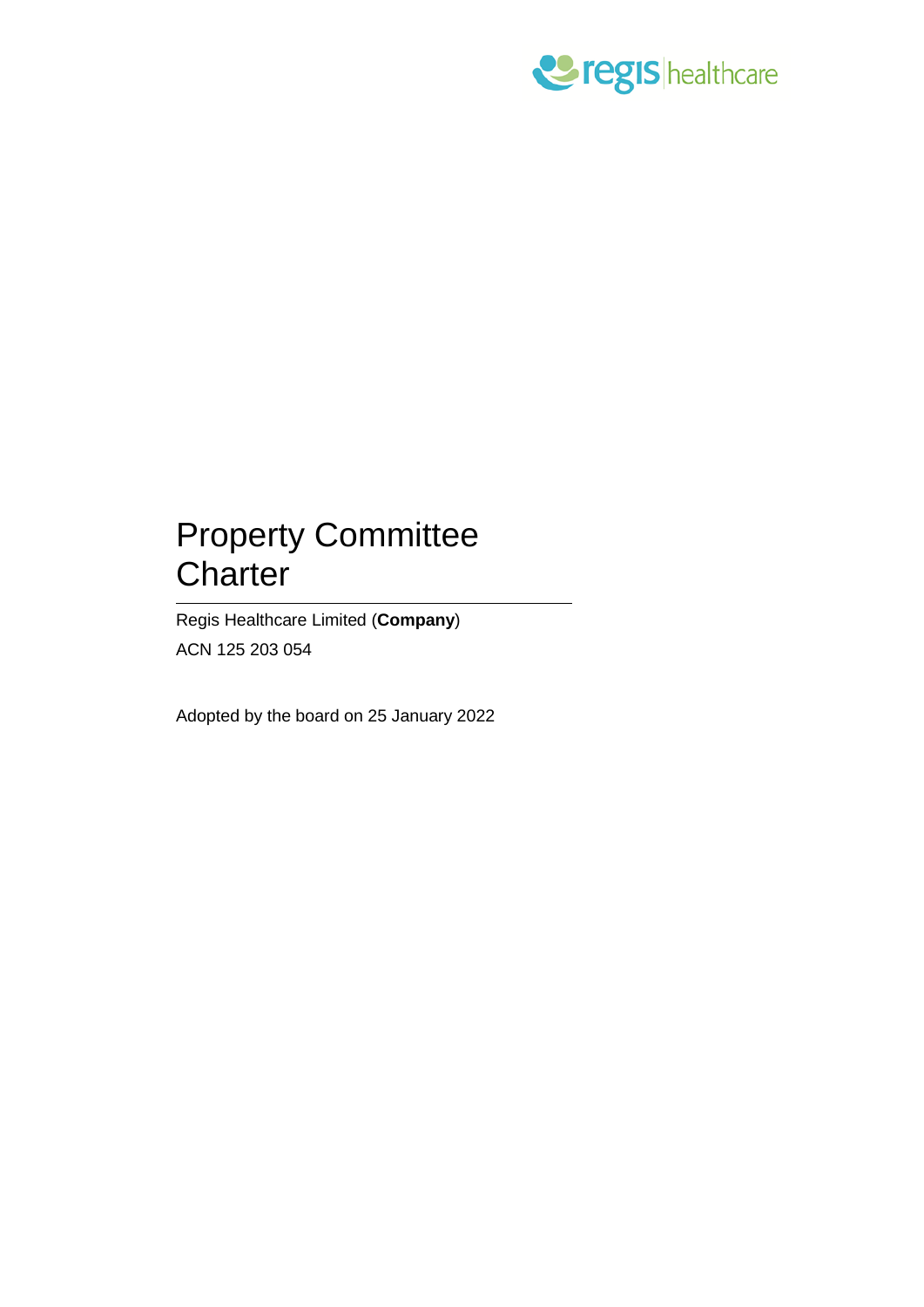# 1 Membership of the Committee

- **1.1** The Committee must consist of a minimum of 3 members of the Board including at least one independent Director and the Managing Director. One of the non-executive members will Chair the Committee.
- **1.2** The Board may appoint additional directors to the Committee or remove and replace members of the Committee by resolution. Members may withdraw from membership by written notification to the Board.
- **1.3** Directors, the Chief Financial Officer and Executive General Manager Property shall each have a standing invitation to attend meetings of the Committee. Other non-committee members, including members of management, may attend all or part of a meeting of the Committee at the invitation of the Committee chair or MD/CEO.
- **1.4** It is intended that the members of the Committee as a whole shall have property development, real estate mergers and acquisitions, and building/facilities expertise, the necessary technical knowledge and a sufficient understanding of the industry in which the Company operates, to be able to discharge the Committee's mandate effectively.
- **1.5** The Committee may co-opt additional expertise from within the Company or through the engagement of external experts.
- **1.6** The Company Secretary, or his or her delegate, must attend all Committee meetings as minute secretary.

# 2 Administrative matters

## **2.1 Meetings**

The Committee will meet at least quarterly or as often as the Committee members deem necessary in order to fulfil their role.

#### **2.2 Quorum**

The quorum is at least 2 members.

## **2.3 Convening and notice of meeting**

Any Committee member may, and the Company Secretary must upon request from any member, convene a meeting of the Committee. Notice will be given to every member of the Committee of every meeting of the Committee. There is no minimum notice period and acknowledgement of receipt of notice by all members is not required before the meeting may be validly held.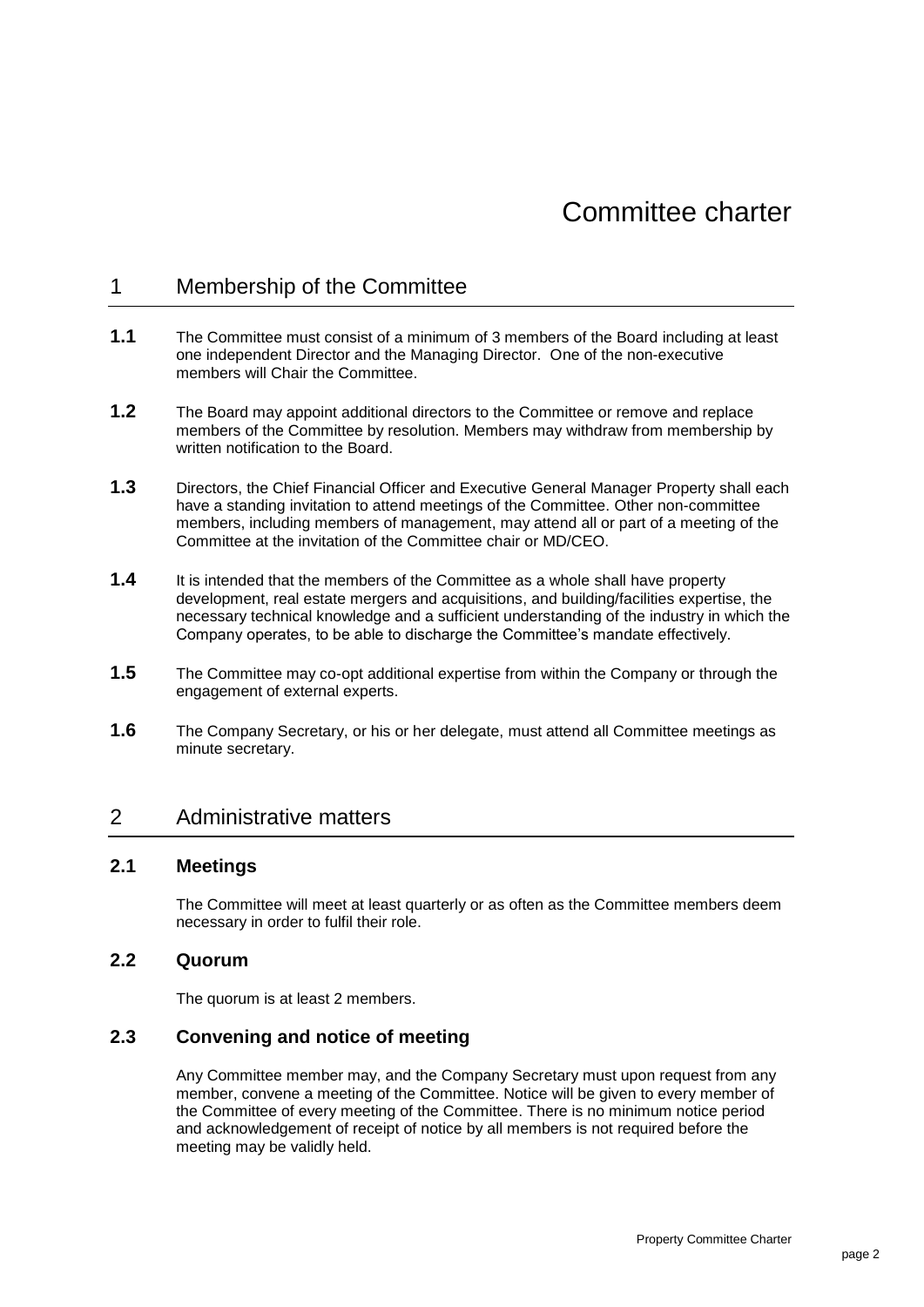## **2.4 Chair**

In the absence of the Committee chair, the Committee members must elect one of their members as chair for that meeting. The chair does not have a casting vote.

#### **2.5 Access to resources and independent advisers**

The Committee is to have access to adequate internal and external resources. The Committee may seek the advice of the Company's auditors, solicitors or other independent advisers (including external consultants and specialists) as to any matter pertaining to the powers or duties of the Committee or the responsibilities of the Committee, as the Committee may require.

#### **2.6 Minutes**

Minutes of meetings of the Committee must be kept by the Company Secretary (or his or her delegate) and, after approval by the Committee chair, be presented at the next Board meeting. All minutes of the Committee must be entered into a minute book maintained for that purpose and will be open at all times for inspection by any director.

## **2.7 Reporting**

It is intended that a copy of the minutes of the Committee meeting will be included in the Board papers for the Board meeting next following a meeting of the Committee.

The Committee chair will provide a brief oral report to the Board as to any material matters arising out of the Committee meeting, or if requested to do so. All directors may, within the Board meeting, request information from members of the Committee.

# 3 Role and responsibilities

## **3.1 Role**

The role of the Committee is to:

- a. provide guidance in relation to strategy and planning for property development and the acquisition and disposal of real estate assets;
- b. provide guidance to ensure the Company's property development activities create value for shareholders and are well governed, having regard to time and cost management and delivery of a product which delivers operational and service excellence and meets all legislative requirements including compliance with the Aged Care Act 1997 (Cth) and the Aged Care Quality Standards, 2018; and
- c. provide oversight and assurance that the Company has design standards in place to ensure new developments are contemporary and fit for purpose.